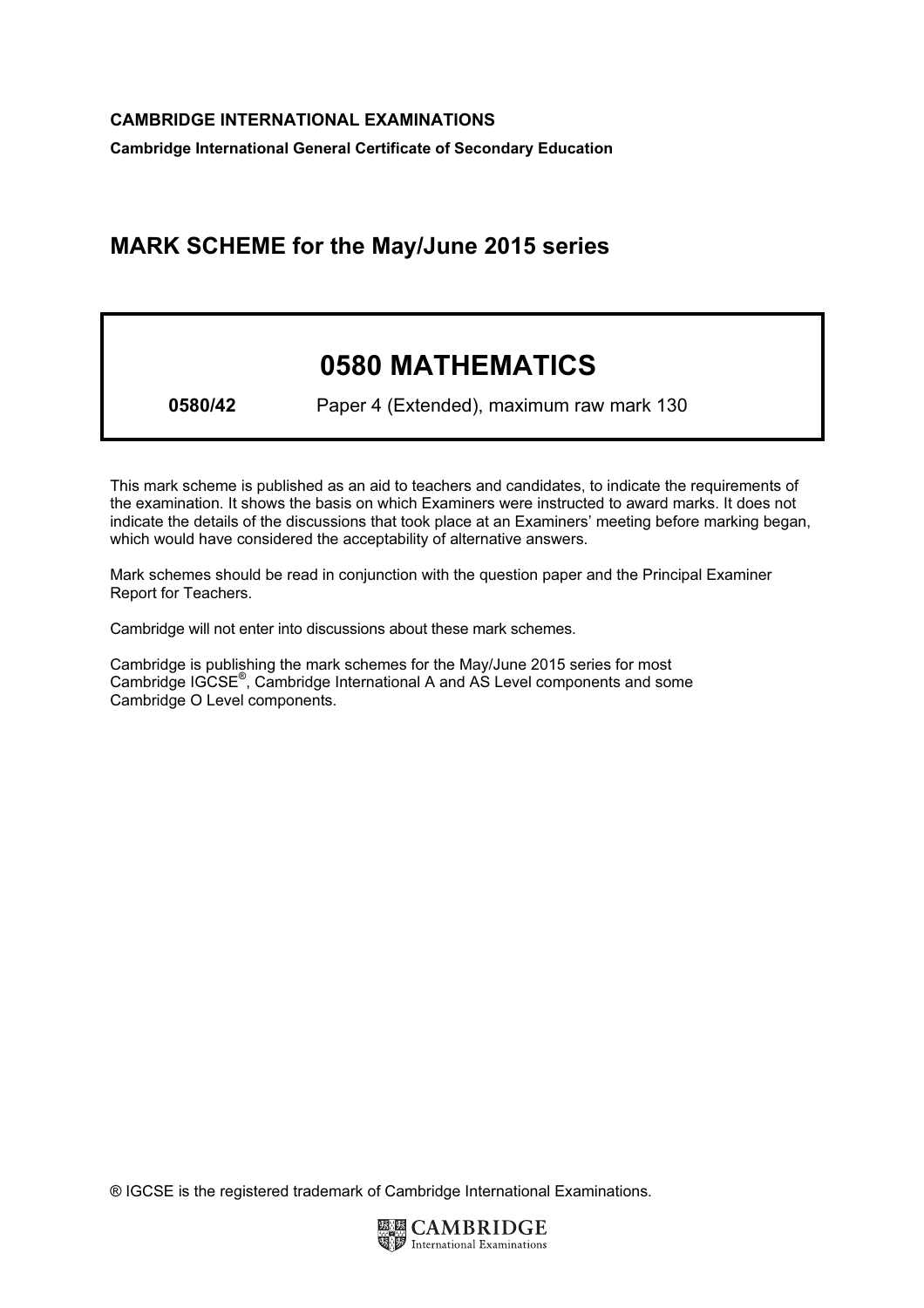| Page 2 | <b>Mark Scheme</b>              | <b>Syllabus</b> | Paper |
|--------|---------------------------------|-----------------|-------|
|        | Cambridge IGCSE - May/June 2015 | 0580            |       |

#### Abbreviations

| cao       | correct answer only        |
|-----------|----------------------------|
| dep       | dependent                  |
| <b>FT</b> | follow through after error |
| isw       | ignore subsequent working  |
| oe        | or equivalent              |
| <b>SC</b> | Special Case               |
| nfww      | not from wrong working     |

soi seen or implied

|              | Question    | Answer                                    | Mark           | Part marks                                                                                                                                                             |
|--------------|-------------|-------------------------------------------|----------------|------------------------------------------------------------------------------------------------------------------------------------------------------------------------|
| $\mathbf{1}$ | (a)         | 1848 final answer                         | $\overline{2}$ | <b>M1</b> for $1650 \times \left(1 + \frac{12}{100}\right)$ oe                                                                                                         |
|              | $(b)$ $(i)$ | 1750                                      | $\overline{2}$ | <b>M1</b> for $\frac{500}{9-5}$ [×5] or [×9] or any equation which                                                                                                     |
|              |             |                                           |                | would lead to $4x = 500$ or $4x = 2500$<br>or $4x = 4500$ or $4x = 7000$ when simplified                                                                               |
|              | (ii)        | $64\frac{2}{7}$ or 64.3 or 64.28 to 64.29 | $\mathbf{1}$   |                                                                                                                                                                        |
|              | $(c)$ (i)   | $33:20$ oe                                | $\overline{2}$ | <b>B1</b> for $33 : 6$ or $20 : 6$ or $5.5$ oe seen or<br>3.33oe seen<br>or M1 for two ratios with a common number of<br>children implied by 20k and 33k seen, $k > 0$ |
|              | (ii)        | 236                                       | $\mathbf{3}$   | <b>M2</b> for $\frac{24}{2} \times 11 + \frac{24}{3} \times 10$ oe                                                                                                     |
|              |             |                                           |                | or $((3 \times 11) + (2 \times 10)) \times 24 \div 6$<br>or $\frac{6}{6+20+33} \times x = 24$                                                                          |
|              |             |                                           |                | or M1 for $\frac{24}{2} \times 11$ or $\frac{24}{2} \times 13$ soi                                                                                                     |
|              |             |                                           |                | or $\frac{24}{3} \times 10$ or $\frac{24}{3} \times 13$ soi oe or 24 ÷ 6 soi                                                                                           |
|              | (d)         | 17[.00]                                   | $\mathbf{3}$   | <b>M2</b> for 20.40 $\div$ $\left(1+\frac{20}{100}\right)$ oe                                                                                                          |
|              |             |                                           |                | or M1 for $(100 + 20)$ % oe associated with 20.40<br>seen                                                                                                              |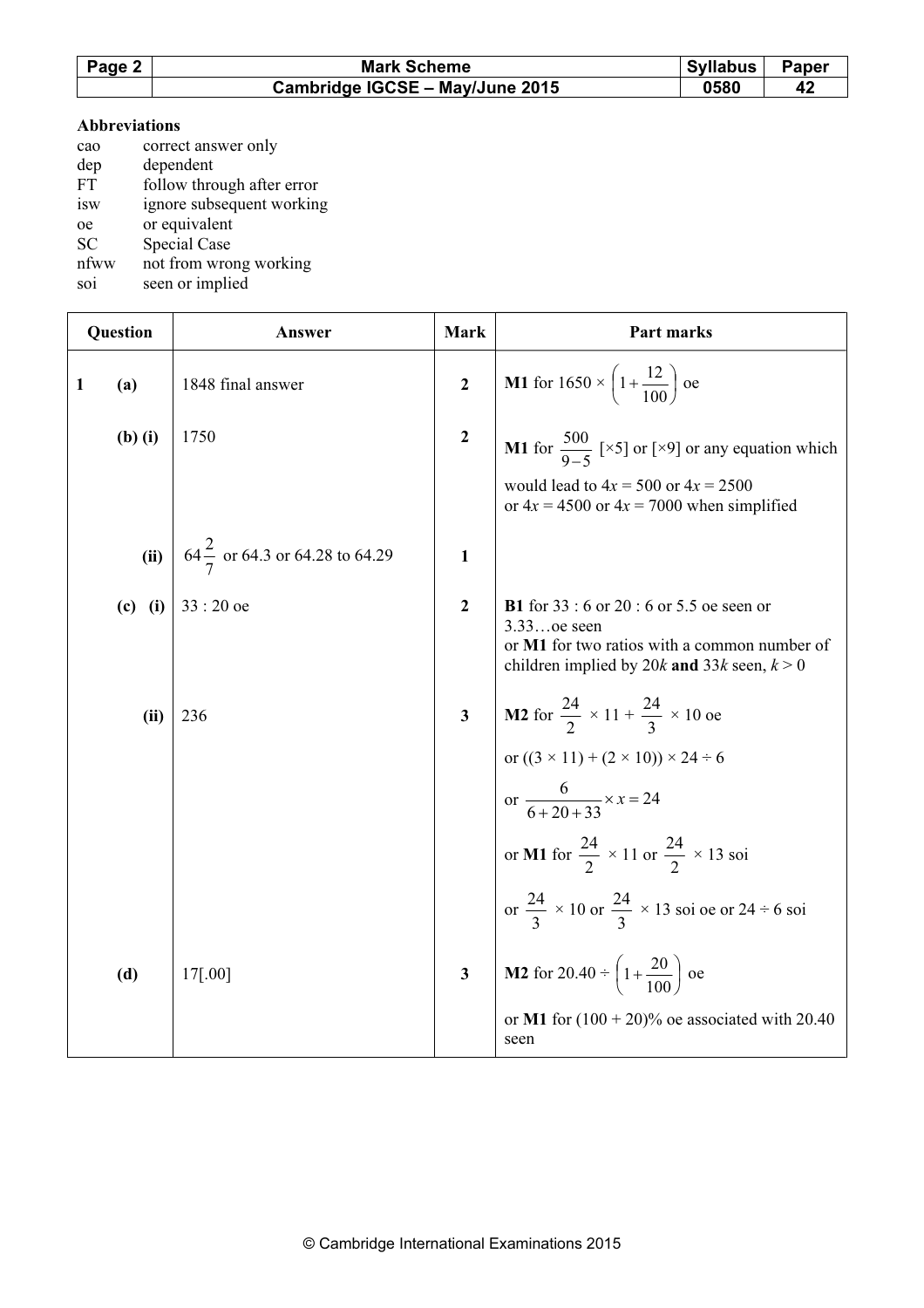| Page 3 | <b>Mark Scheme</b>              | <b>Syllabus</b> | Paper |
|--------|---------------------------------|-----------------|-------|
|        | Cambridge IGCSE - May/June 2015 | 0580            |       |

| Question     |           | Answer                                                                                  | <b>Mark</b>      | Part marks                                                                                                                                                    |
|--------------|-----------|-----------------------------------------------------------------------------------------|------------------|---------------------------------------------------------------------------------------------------------------------------------------------------------------|
| $\mathbf{2}$ | $(a)$ (i) | 66                                                                                      | $\mathbf{1}$     |                                                                                                                                                               |
|              | (ii)      | 24                                                                                      | 1FT              | FT 90 – their $(a)(i)$                                                                                                                                        |
|              | (iii)     | 66                                                                                      | 2FT              | FT $90 - their$ (a)(ii)<br><b>M1</b> for $[BOD =] 180 - 48$<br>or $180 - 2 \times their$ (a)(ii)                                                              |
|              | (iv)      | 114                                                                                     | 1FT              | FT $180 - their$ (a)(iii)                                                                                                                                     |
|              | (b)       | 83.6 or $83.60$ []                                                                      | $\boldsymbol{2}$ | <b>M1</b> for $\frac{1}{2} \times 15 \times 15 \times \sin(180 - 48)$ oe<br>or $\frac{1}{2} \times 15 \times 15 \times \sin(180 - 2 \times their$ (a)(ii)) oe |
|              | (c)       | Opposite angles add up to 180<br><b>OR</b><br>Angle in a semicircle $\lceil =90 \rceil$ | $\mathbf{1}$     |                                                                                                                                                               |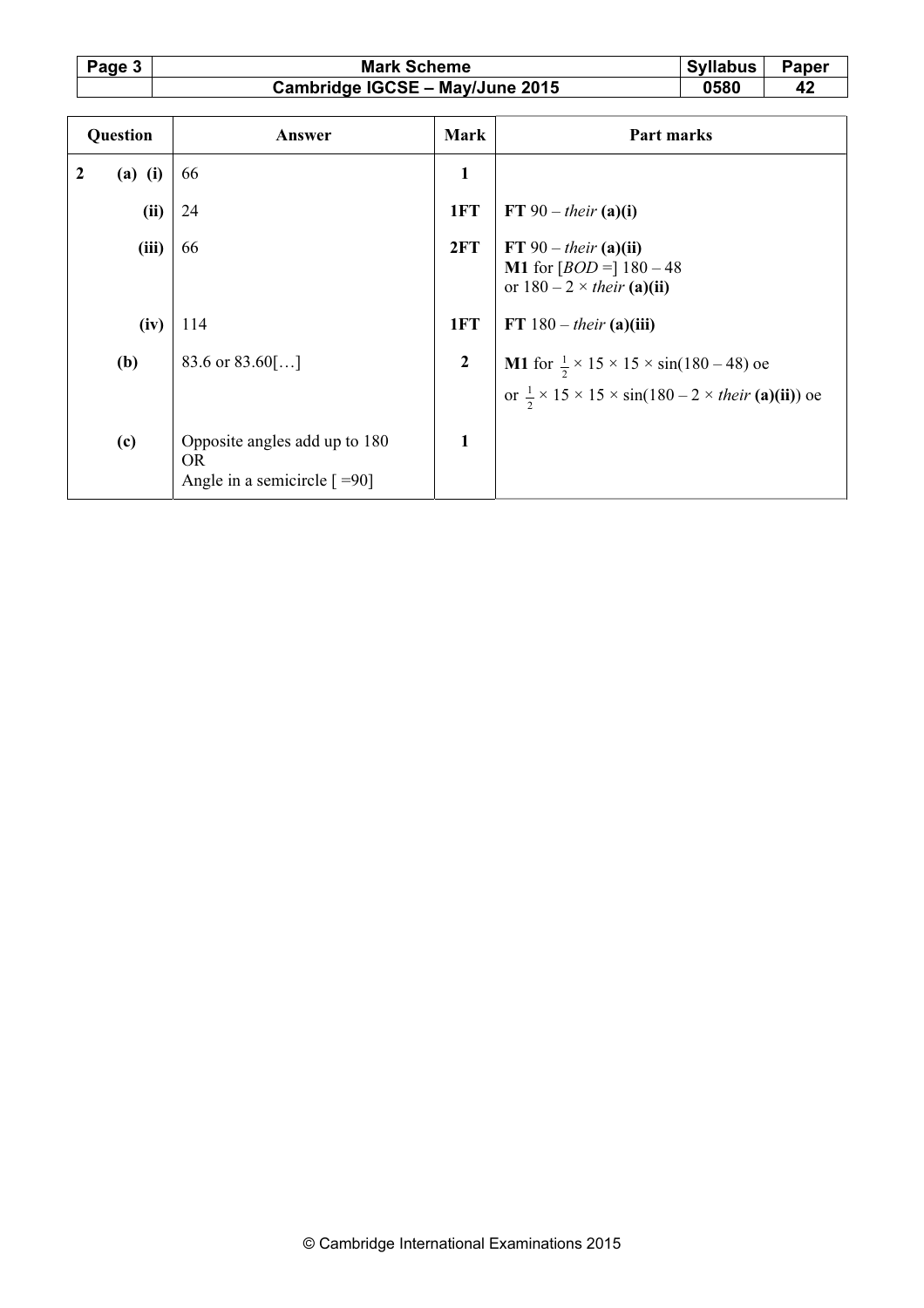## Page 4 Mark Scheme Syllabus Paper<br>Cambridge IGCSE – May/June 2015 0580 42 Cambridge IGCSE - May/June 2015

| Question     |           | Answer                                                                                                | <b>Mark</b>             | Part marks                                                                                                                                                                                                                                                                                           |
|--------------|-----------|-------------------------------------------------------------------------------------------------------|-------------------------|------------------------------------------------------------------------------------------------------------------------------------------------------------------------------------------------------------------------------------------------------------------------------------------------------|
| $\mathbf{3}$ | $(a)$ (i) | $\frac{600}{x+20}$ final answer                                                                       | $\mathbf{1}$            |                                                                                                                                                                                                                                                                                                      |
|              | (ii)      | $\frac{600}{r} - their \frac{600}{r+20} = 1.5$ oe                                                     | M1                      |                                                                                                                                                                                                                                                                                                      |
|              |           | $600(x + 20) - 600x = 1.5x(x + 20)$<br><sub>or</sub><br>$\frac{600(x+20)-600x}{x(x+20)}$ [= their1.5] | $M1$                    | Correctly clearing, or correctly collecting into a<br>single fraction, two fractions both with algebraic<br>denominators, one being $\frac{600}{ }$                                                                                                                                                  |
|              |           | $600x + 12000 - 600x = 1.5x^2 + 30x$<br>$[0 = 1.5x^2 + 30x - 12000]$                                  | $M1$                    | Dep on previous M1, correctly multiplying their<br>brackets and clearing fraction                                                                                                                                                                                                                    |
|              |           | $0 = x^2 + 20x - 8000$                                                                                | A1                      | With no errors or omissions seen, dep on M3                                                                                                                                                                                                                                                          |
|              | (b)       | $-100, 80$                                                                                            | $\overline{\mathbf{3}}$ | <b>M2</b> for $(x + 100)(x - 80)$<br>or<br><b>M1</b> for $(x + a)(x + b)$ where $ab = -8000$<br>or $a + b = 20$<br><b>OR</b><br><b>B1</b> for $\sqrt{20^2 - 4 \times 1 \times (-8000)}$ or better<br>and<br><b>B1</b> for $\frac{-20 + \sqrt{q}}{2 \times 1}$ or $\frac{-20 - \sqrt{q}}{2 \times 1}$ |
|              | (c)       | 6.67 or 6.666 to 6.667 oe                                                                             | 2FT                     | FT $\frac{12}{2(heir 80) + 20} \times 100$ correctly evaluated<br>to at least 3 sf<br>M1 for choosing and using <i>their</i> positive root                                                                                                                                                           |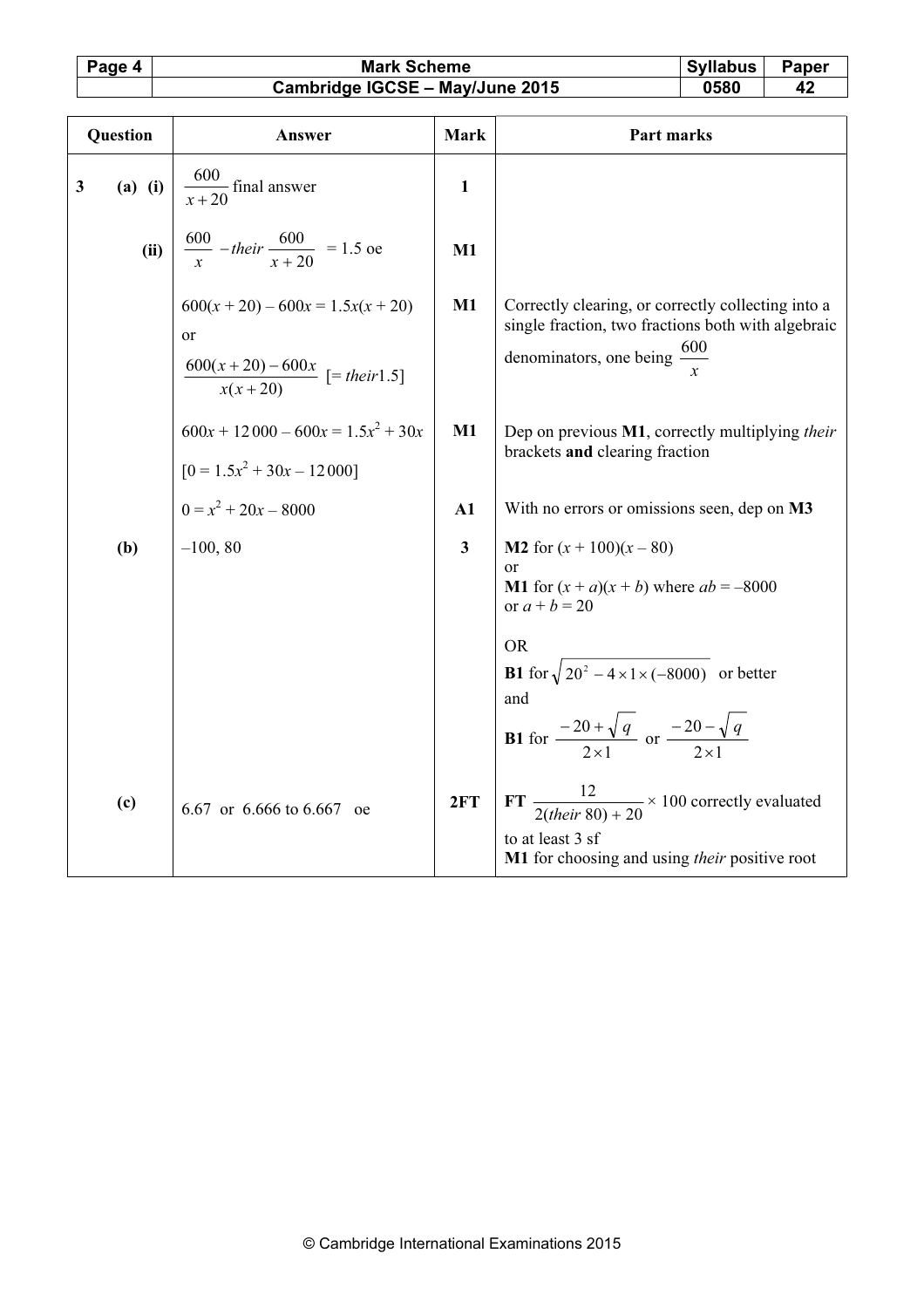### Page 5 | Mark Scheme | Syllabus Paper Cambridge IGCSE – May/June 2015 0580 42

| SVIIADUS | abel |
|----------|------|
|          |      |

| Question                             | Answer                          | <b>Mark</b>             | Part marks                                                                                                                                                   |
|--------------------------------------|---------------------------------|-------------------------|--------------------------------------------------------------------------------------------------------------------------------------------------------------|
| $\overline{\mathbf{4}}$<br>$(a)$ (i) | $9\pi$ final answer             | $\overline{2}$          | M1 for $\frac{135}{360} \times 2 \times \pi \times 12$ oe                                                                                                    |
| (ii)                                 | (a) $4.5[0]$ or 4.497 to 4.504  | 2FT                     | FT their $9 \div 2$                                                                                                                                          |
|                                      |                                 |                         | <b>M1</b> for $2\pi r =$ their $9\pi$ or $12\pi r = \frac{135}{360}\pi 12^2$ oe                                                                              |
|                                      | ( <b>b</b> ) 11.1 or $11.12$ [] | 3FT                     | FT their $\sqrt{12^2 - \text{their } 4.5^2}$ to 3 sf or better<br>( <i>their</i> $4.5 < 12$ )                                                                |
|                                      |                                 |                         | <b>M2</b> for $\sqrt{12^2 - \text{their } 4.5^2}$ (their 4.5 < 12)                                                                                           |
|                                      |                                 |                         | <sub>or</sub>                                                                                                                                                |
|                                      |                                 |                         | <b>M1</b> for $12^2 = h^2 + \text{their } 4.5^2$ oe (their $4.5 \le 12$ )                                                                                    |
| $(b)$ $(i)$                          | 75 nfww                         | $\overline{\mathbf{3}}$ | <b>M2</b> for $l = \frac{35}{7} \times 15$ or $x = \frac{35}{7} \times 8$ oe or                                                                              |
|                                      |                                 |                         | for 40 seen nfww                                                                                                                                             |
|                                      |                                 |                         | or correct trig or Pythagoras' method leading to<br>value rounding to 40.0                                                                                   |
|                                      |                                 |                         | <b>M1</b> for $\frac{l}{15} = \frac{35}{7}$ oe or $\frac{x}{8} = \frac{35}{7}$ oe                                                                            |
|                                      |                                 |                         | or $\frac{l-35}{8} = \frac{35}{7}$ oe or $\frac{l-35}{l} = \frac{8}{15}$ oe                                                                                  |
| (ii)                                 | 2730 or 2730.0 to 2730.4 nfww   | $\mathbf{3}$            | <b>M2 dep</b> for $\pi \times 15 \times$ their 75 – $\pi \times 8 \times$<br>( <i>their</i> $\overline{7}5 - 35$ ) [+ $\pi \times 8^2$ ] dep their $75 > 35$ |
|                                      |                                 |                         | or $805\pi$ [2527.7 to 2530] nfww                                                                                                                            |
|                                      |                                 |                         | or 869 $\pi$ [2728.6 to 2731.2] nfww<br><sub>or</sub>                                                                                                        |
|                                      |                                 |                         | <b>M1</b> for $\pi \times 15 \times$ their 75 or 1125 $\pi$                                                                                                  |
|                                      |                                 |                         | [3532.5 to 3535.8] nfww seen                                                                                                                                 |
|                                      |                                 |                         | or $\pi \times 8 \times (their 75-35)$ or 320 $\pi$<br>$[1004.8 \text{ to } 1005.8]$ nfww seen                                                               |
|                                      |                                 |                         | or $\pi \times 8^2$ or 64 $\pi$ [200.9 to 201.2] nfww seen                                                                                                   |
| $(c)$ (i)                            | $16r^3$                         | $\mathbf{2}$            | M1 for $[M=] k \times r^3$ or $1458=k \times 4.5^3$ oe                                                                                                       |
|                                      |                                 |                         | or $\frac{M}{1458} = \frac{r^3}{4.5^3}$ oe                                                                                                                   |
|                                      |                                 |                         | After M0, SC1 for 16 seen                                                                                                                                    |
| (ii)                                 | $8:27$ oe                       | 1                       | Must be numeric, e.g. 128:432                                                                                                                                |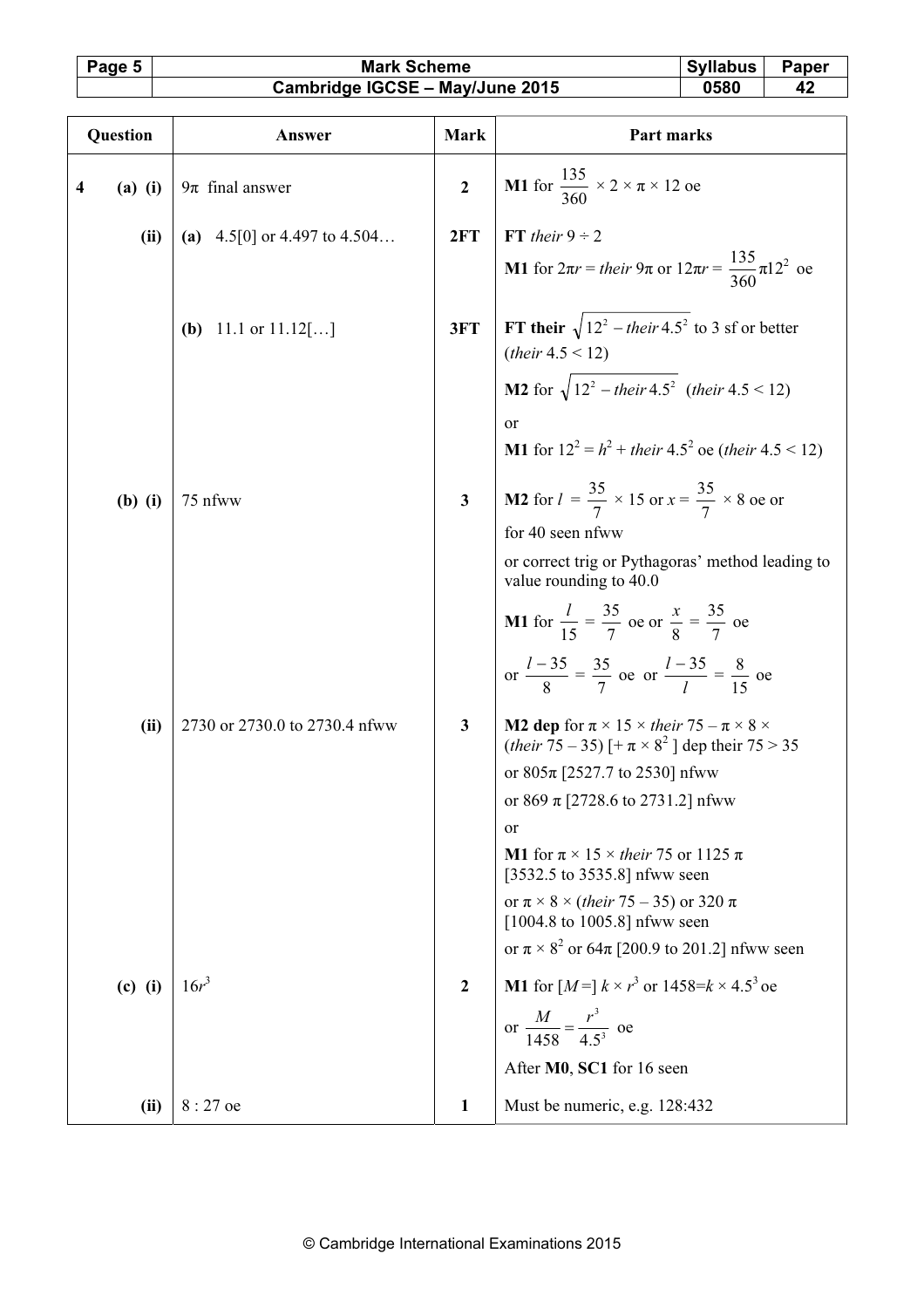|   | Page 6    | <b>Mark Scheme</b>                                    |                         |                                                                                                                                                                                                                                                                                                                                                                                             | <b>Syllabus</b> | Paper |
|---|-----------|-------------------------------------------------------|-------------------------|---------------------------------------------------------------------------------------------------------------------------------------------------------------------------------------------------------------------------------------------------------------------------------------------------------------------------------------------------------------------------------------------|-----------------|-------|
|   |           | Cambridge IGCSE - May/June 2015                       |                         |                                                                                                                                                                                                                                                                                                                                                                                             | 0580            | 42    |
|   |           |                                                       |                         |                                                                                                                                                                                                                                                                                                                                                                                             |                 |       |
| 5 | (a)       | 2 and 7                                               | $\overline{2}$          | <b>B1</b> for each value                                                                                                                                                                                                                                                                                                                                                                    |                 |       |
|   | (b)       | Complete correct curve                                | 5                       | <b>B3 FT</b> for their 9 or 10 points<br>or B2 FT for their 7 or 8 points<br>or <b>B1</b> FT for <i>their</i> 5 or 6 points<br>and<br>B1 independent for one branch on each side of<br>the $y$ -axis and <b>not touching</b> the $y$ -axis<br><b>SC4</b> for correct curve with branches joined                                                                                             |                 |       |
|   | (c)       | Correct tangent and<br>$-13 \leq \text{grad} \leq -8$ | $\overline{\mathbf{3}}$ | <b>B2</b> for close attempt at tangent at $x = 1$ and<br>answer in range<br><b>OR</b><br><b>B1</b> for ruled tangent at $x = 1$ ,<br>no daylight at $x = 1$<br>Consider point of contact as midpoint between<br>two vertices of daylight, the midpoint must be<br>between $x = 0.8$ and 1.2<br>and M1 (dep on B1 or close attempt at tangent<br>[at any point ] for $\frac{rise}{ }$<br>run |                 |       |
|   | $(d)$ (i) | $5$ to $6$                                            | $\mathbf{1}$            |                                                                                                                                                                                                                                                                                                                                                                                             |                 |       |
|   | (ii)      | 2 to 2.35 and $-2.55$ to $-2.35$                      | 2FT                     | $FT$ their $k$<br><b>B1FT</b> for each correct solution                                                                                                                                                                                                                                                                                                                                     |                 |       |
|   | (e)       | $[a=]-5$<br>$[b = ] -1$<br>$[c = 12]$                 | $\overline{\mathbf{3}}$ | <b>B2</b> for two correct values<br>or for $x^3 - 5x^2 - x + 12$ [= 0] oe<br>$\alpha$ r<br><b>M1</b> for $x^2 - 2x + \frac{12}{x} = 3x + 1$                                                                                                                                                                                                                                                 |                 |       |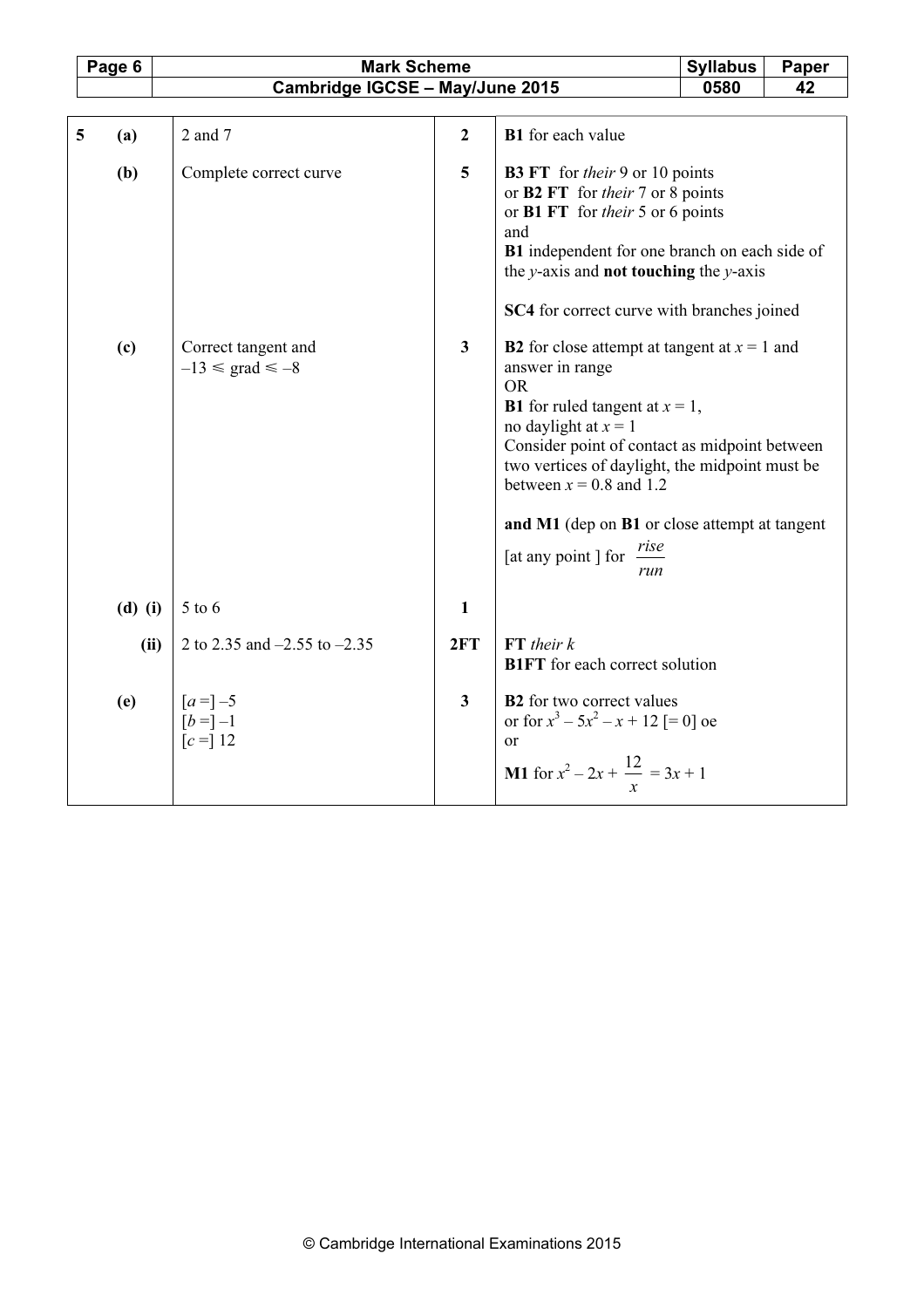|                | Page 7      | <b>Mark Scheme</b>                                                                               |                         |                                                                                                  | <b>Syllabus</b> | Paper |
|----------------|-------------|--------------------------------------------------------------------------------------------------|-------------------------|--------------------------------------------------------------------------------------------------|-----------------|-------|
|                |             | Cambridge IGCSE - May/June 2015                                                                  |                         |                                                                                                  | 0580            | 42    |
|                |             |                                                                                                  |                         |                                                                                                  |                 |       |
| 6              | (a)         | $95.5^2 + 83.1^2 - 2 \times 95.5 \times 83.1 \times$<br>cos 101                                  | M2                      | M1 for cos $101 = \frac{95.5^2 + 83.1^2 - AB^2}{2 \times 95.5 \times 83.1}$                      |                 |       |
|                |             | 138.0                                                                                            | A2                      | A1 for $19054$ .[] also implies M2                                                               |                 |       |
|                | (b)         | 110 or 109.7 to 109.8                                                                            | $\overline{\mathbf{4}}$ | <b>B3</b> for 36.2 or 36.20 to 36.24 $[1]$                                                       |                 |       |
|                |             |                                                                                                  |                         | or <b>M2</b> for [sin =] $\frac{83.1 \times \sin 101}{138[.0]}$ oe                               |                 |       |
|                |             |                                                                                                  |                         | or M1 for correct implicit version                                                               |                 |       |
|                |             |                                                                                                  |                         | After M0, SC1 for angle $ABC = 42.76$ to 42.8                                                    |                 |       |
|                | (c)         | 18.8 or $18.79$ []                                                                               | $\overline{2}$          | M1 for $46.2 \times cos(45 + 21)$ oe<br>After M0, SC1 for answer 42.2 or 42.20 to<br>42.21       |                 |       |
| $\overline{7}$ | $(a)$ $(i)$ | 316                                                                                              | $\overline{\mathbf{4}}$ | M1 for 100, 250, 325, 375, 450 soi                                                               |                 |       |
|                |             |                                                                                                  |                         | <b>M1</b> for $\Sigma$ <i>fm</i> with <i>m</i> 's in intervals including<br>boundaries [15800]   |                 |       |
|                |             |                                                                                                  |                         | <b>M1</b> (dep on 2nd <b>M1</b> ) for their $\Sigma fm \div 50$                                  |                 |       |
|                |             | Three correct blocks with heights<br>(ii)<br>0.09, 0.36, 0.24 with correct widths<br>and no gaps | $\overline{\mathbf{3}}$ | <b>B2</b> for two correct blocks<br>$\alpha$<br><b>B1</b> for one correct block or three correct |                 |       |
|                |             |                                                                                                  |                         | frequency densities soi                                                                          |                 |       |
|                | (b)         | Students have a greater range of<br>estimates oe                                                 | B1                      |                                                                                                  |                 |       |
|                |             | [On average] adults estimated a<br>greater mass oe                                               | B1                      |                                                                                                  |                 |       |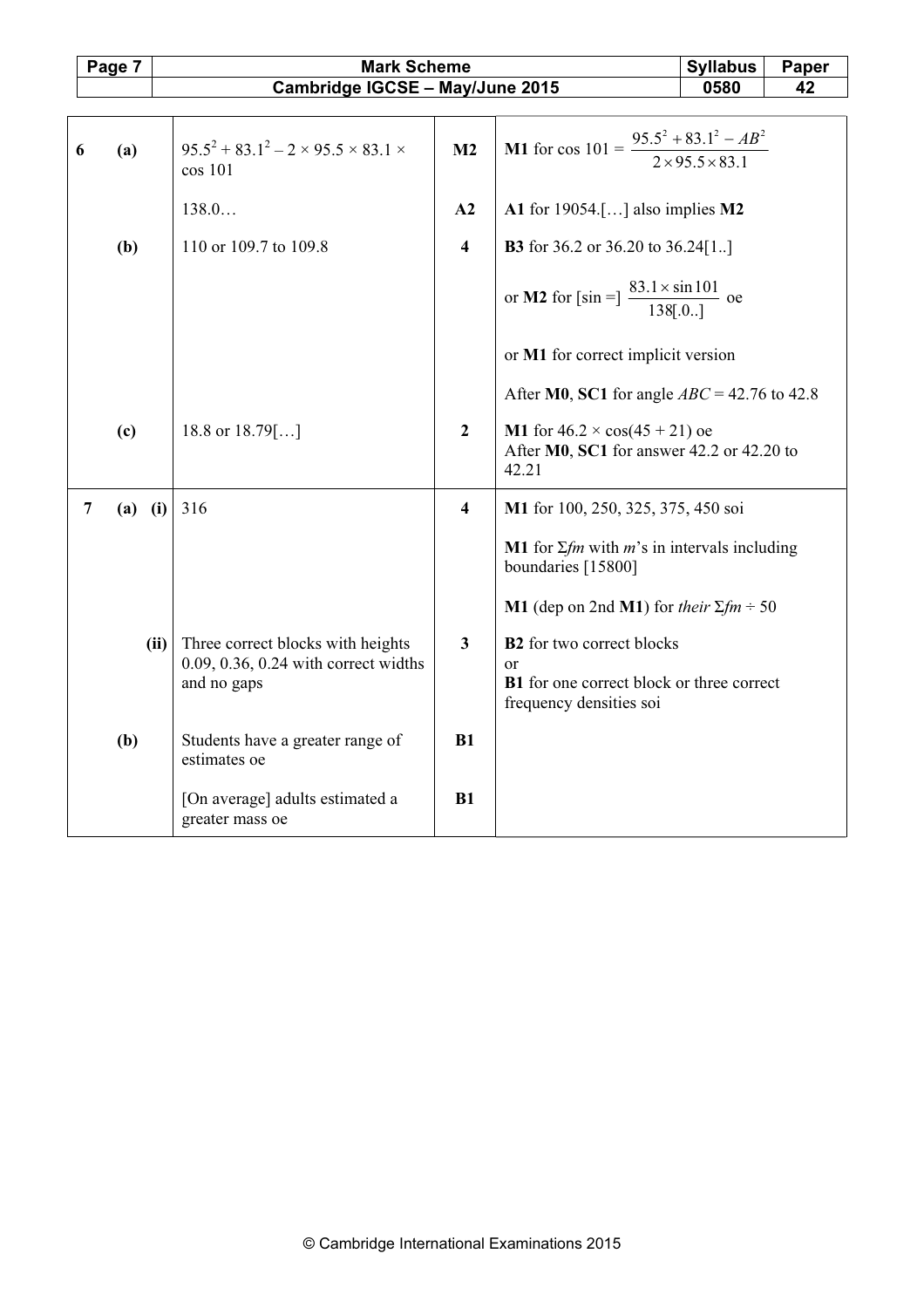|   | Page 8    | <b>Mark Scheme</b><br><b>Syllabus</b>             |                |                                                                                                                                                                             |      | <b>Paper</b> |
|---|-----------|---------------------------------------------------|----------------|-----------------------------------------------------------------------------------------------------------------------------------------------------------------------------|------|--------------|
|   |           | Cambridge IGCSE - May/June 2015                   |                |                                                                                                                                                                             | 0580 | 42           |
|   |           |                                                   |                |                                                                                                                                                                             |      |              |
| 8 | $(a)$ (i) | $x \ge 100$ final answer                          | $\mathbf{1}$   |                                                                                                                                                                             |      |              |
|   | (ii)      | $y \ge 120$ final answer                          | 1              |                                                                                                                                                                             |      |              |
|   | (iii)     | $x + y \le 300$ final answer                      | $\mathbf{1}$   |                                                                                                                                                                             |      |              |
|   | (iv)      | $40x + 80y \ge 16000$<br>or $0.4x + 0.8y \ge 160$ | $M1$           | with no errors seen but is w substitution of<br>values after correct inequality                                                                                             |      |              |
|   | (b)       | $x = 100$ ruled                                   | B1             |                                                                                                                                                                             |      |              |
|   |           | $y = 120$ ruled                                   | B1             |                                                                                                                                                                             |      |              |
|   |           | $x + y = 300$ ruled                               | B1             |                                                                                                                                                                             |      |              |
|   |           | $x + 2y = 400$ ruled                              | B2             | Allow <b>B1</b> for line with negative gradient<br>passing through $(400, 0)$ or $(0, 200)$ when<br>extended                                                                |      |              |
|   |           | Correct shading                                   | B1             | Dep on all previous marks earned<br>Condone any clear indication of the required<br>region                                                                                  |      |              |
|   | (c)       | 200                                               | $\overline{2}$ | <b>M1</b> for $x = 100$ and $y = 200$ selected<br>or for $x \times 0.4 + y \times 0.8$ oe evaluated where $(x, y)$<br>is an integer point in <i>their</i> [unshaded] region |      |              |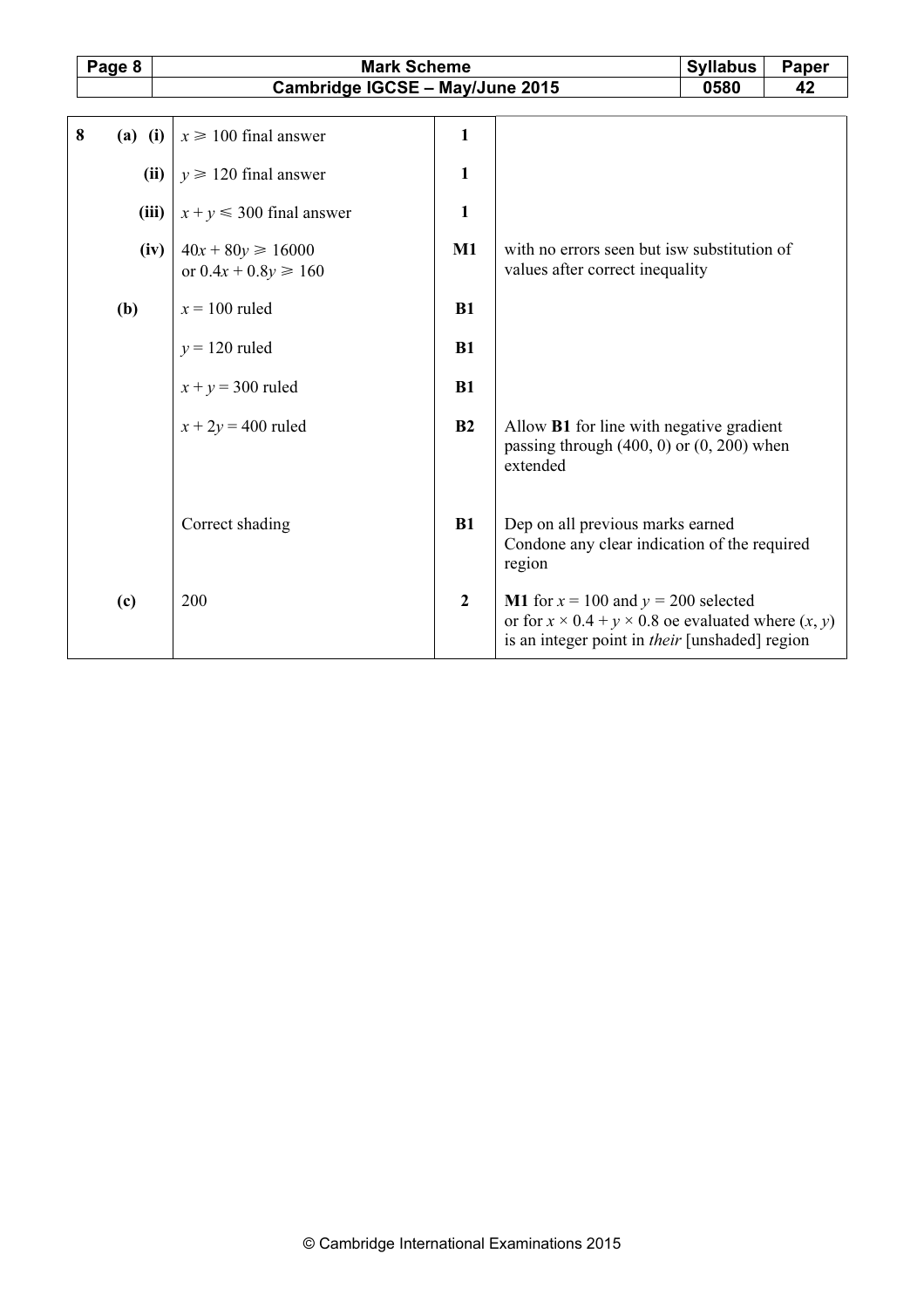|   | Page 9      | <b>Mark Scheme</b>                                    |                         |                                                                                                                                                                                                                                                                         | <b>Syllabus</b> | Paper |
|---|-------------|-------------------------------------------------------|-------------------------|-------------------------------------------------------------------------------------------------------------------------------------------------------------------------------------------------------------------------------------------------------------------------|-----------------|-------|
|   |             | Cambridge IGCSE - May/June 2015                       |                         |                                                                                                                                                                                                                                                                         | 0580            | 42    |
|   |             |                                                       |                         |                                                                                                                                                                                                                                                                         |                 |       |
| 9 | (a)         | $4x - 3x^2$ or $x(4 - 3x)$ nfww<br>final answer       | $\overline{\mathbf{3}}$ | <b>B2</b> for $3x^2 - 6x - 6x^2 + 10x$<br>or M1 for $3x^2 - 6x$ or $-6x^2 + 10x$                                                                                                                                                                                        |                 |       |
|   | $(b)$ $(i)$ | $(2+y)(3w-2x)$ oe final answer                        | $\overline{2}$          | <b>M1</b> for $3w(2 + y) - 2x(2 + y)$<br>or $2(3w-2x) + y(3w-2x)$                                                                                                                                                                                                       |                 |       |
|   | (ii)        | $(2x + 5y)(2x - 5y)$ final answer                     | $\overline{2}$          | <b>M1</b> for $(2x \pm 5y)(2x \pm 5y)$ or $(2x + ky)(2x - ky)$<br>or $(kx + 5y)(kx - 5y)$ , $k \ne 0$ or $(2x + 5)(2x - 5)$<br>or $(2 + 5y)(2 - 5y)$                                                                                                                    |                 |       |
|   | (c)         | $\frac{27x^6}{64}$<br>final answer                    | $\boldsymbol{2}$        | <b>B1</b> for 2 [out of 3] elements correct in the right<br>form in final answer<br>or final answer contains 27 and 64 and $x^{[-]6}$<br>or $\frac{3x^2}{4}$ seen or $\frac{729x^{12}}{4096}$ seen                                                                      |                 |       |
|   | $(d)$ $(i)$ | $2n$ is even and subtracting 1 gives<br>an odd number | $\mathbf{1}$            | Must interpret the $2n$ as even or not odd and<br>then the $-1$ oe                                                                                                                                                                                                      |                 |       |
|   | (ii)        | $2n + 1$ oe final answer                              | $\mathbf{1}$            |                                                                                                                                                                                                                                                                         |                 |       |
|   | (iii)       | their $(2n+1)^2 - (2n-1)^2$                           | $\mathbf{M1}$           | Could use alternate correct expressions for<br>consecutive odd numbers. Allow method and<br>accuracy marks if correct.<br>Could reverse the algebraic terms<br><i>their</i> $(2n - 1)^2 - (2n + 1)^2$ leading to $-8n$ .<br>Allow method and accuracy marks if correct. |                 |       |
|   |             | $4n^2 + 4n + 1 - 4n^2 + 4n - 1$                       | $\mathbf{M1}$           | Dep on M1 for expanding brackets in their<br>expressions.<br>If seen alone and completely correct then<br>implies previous M1<br>Allow $4n^2 + 4n + 1 - (4n^2 - 4n + 1)$                                                                                                |                 |       |
|   |             | 8 <i>n</i>                                            | A1                      | With no errors seen.<br>After 0 scored, allow SC1 for two correctly<br>evaluated numeric examples of subtracting<br>consecutive odd squares is w                                                                                                                        |                 |       |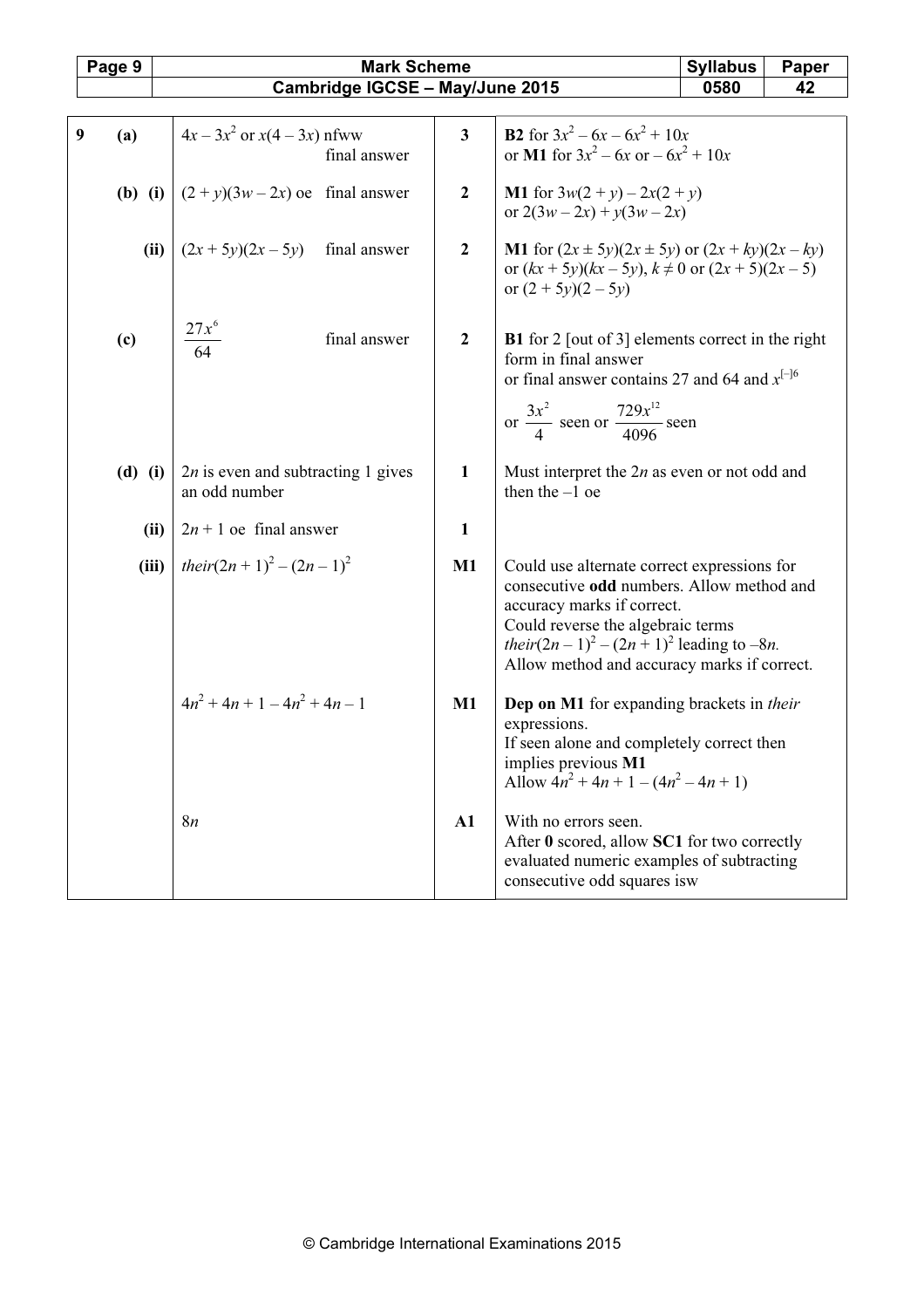| Page 10 |           | <b>Mark Scheme</b>                                                                                  |                |                                                                                                                                                                                                                                                                                                                                                                                                                | <b>Syllabus</b> | Paper |  |  |  |  |
|---------|-----------|-----------------------------------------------------------------------------------------------------|----------------|----------------------------------------------------------------------------------------------------------------------------------------------------------------------------------------------------------------------------------------------------------------------------------------------------------------------------------------------------------------------------------------------------------------|-----------------|-------|--|--|--|--|
|         |           | Cambridge IGCSE - May/June 2015                                                                     |                |                                                                                                                                                                                                                                                                                                                                                                                                                | 0580            | 42    |  |  |  |  |
|         |           |                                                                                                     |                |                                                                                                                                                                                                                                                                                                                                                                                                                |                 |       |  |  |  |  |
| 10      | $(a)$ (i) | $9.43$ []                                                                                           | $\overline{2}$ | <b>M1</b> for $5^2 + ([-]8)^2$ or better                                                                                                                                                                                                                                                                                                                                                                       |                 |       |  |  |  |  |
|         |           | (ii) $(-3, 5)$                                                                                      | $\mathbf{1}$   |                                                                                                                                                                                                                                                                                                                                                                                                                |                 |       |  |  |  |  |
|         |           | <b>(b)</b> (i) $\int$ (a) $\frac{1}{2}$ (a + b) or $\frac{1}{2}$ a + $\frac{1}{2}$ b                | $\bf 2$        | <b>M1</b> for $a + \frac{1}{2}AB$ oe, e.g $a + AM$ , $OA + \frac{1}{2}AB$                                                                                                                                                                                                                                                                                                                                      |                 |       |  |  |  |  |
|         |           | <b>(b)</b> $\frac{1}{4}$ ( <b>a</b> + <b>b</b> ) or $\frac{1}{4}$ <b>a</b> + $\frac{1}{4}$ <b>b</b> | 1FT            | FT $\frac{1}{2}$ their (b)(i)(a) in terms of a and/or b in<br>simplest form                                                                                                                                                                                                                                                                                                                                    |                 |       |  |  |  |  |
|         |           | (c) $\frac{1}{4}$ (b – 3a) or $\frac{1}{4}$ b – $\frac{3}{4}$ a                                     | $\overline{2}$ | <b>M1</b> for $-a + their$ (b)(i)(b) or any correct route                                                                                                                                                                                                                                                                                                                                                      |                 |       |  |  |  |  |
|         | (ii)      | 3 : 4 final answer                                                                                  | $\mathbf{3}$   | <b>M1</b> for $[AN = ]-a + \frac{1}{2}b$                                                                                                                                                                                                                                                                                                                                                                       |                 |       |  |  |  |  |
|         |           | (c) (i) $\vert$ Triangle drawn at<br>$(-3, -3), (-6, -3), (-6, -4\frac{1}{2})$                      | $\mathbf{3}$   | A1 for $\frac{1}{4}$ : $\frac{1}{3}$ oe or $AN = \frac{1}{3}(-3a + b)$<br>or $3k$ to $4k$<br>After 0 scored SC1 for final answer 4 : 3<br><b>B2</b> for 2 vertices correct in triangle or 3 correct<br>co-ordinates soi in working<br>or<br><b>B1</b> for 1 vertex in triangle correct soi or triangle<br>of correct size and orientation but wrong<br>position<br><sub>or</sub><br>M1 for correct set up e.g. |                 |       |  |  |  |  |
|         | (ii)      |                                                                                                     | $\mathbf{2}$   | $\begin{pmatrix} -1.5 & 0 \\ 0 & -1.5 \end{pmatrix} \begin{pmatrix} 2 & 4 & 4 \\ 2 & 2 & 3 \end{pmatrix}$<br>SC1 for 1 correct row or column<br>or for $\begin{pmatrix} 0 & -1 \\ 1 & 0 \end{pmatrix}$                                                                                                                                                                                                         |                 |       |  |  |  |  |